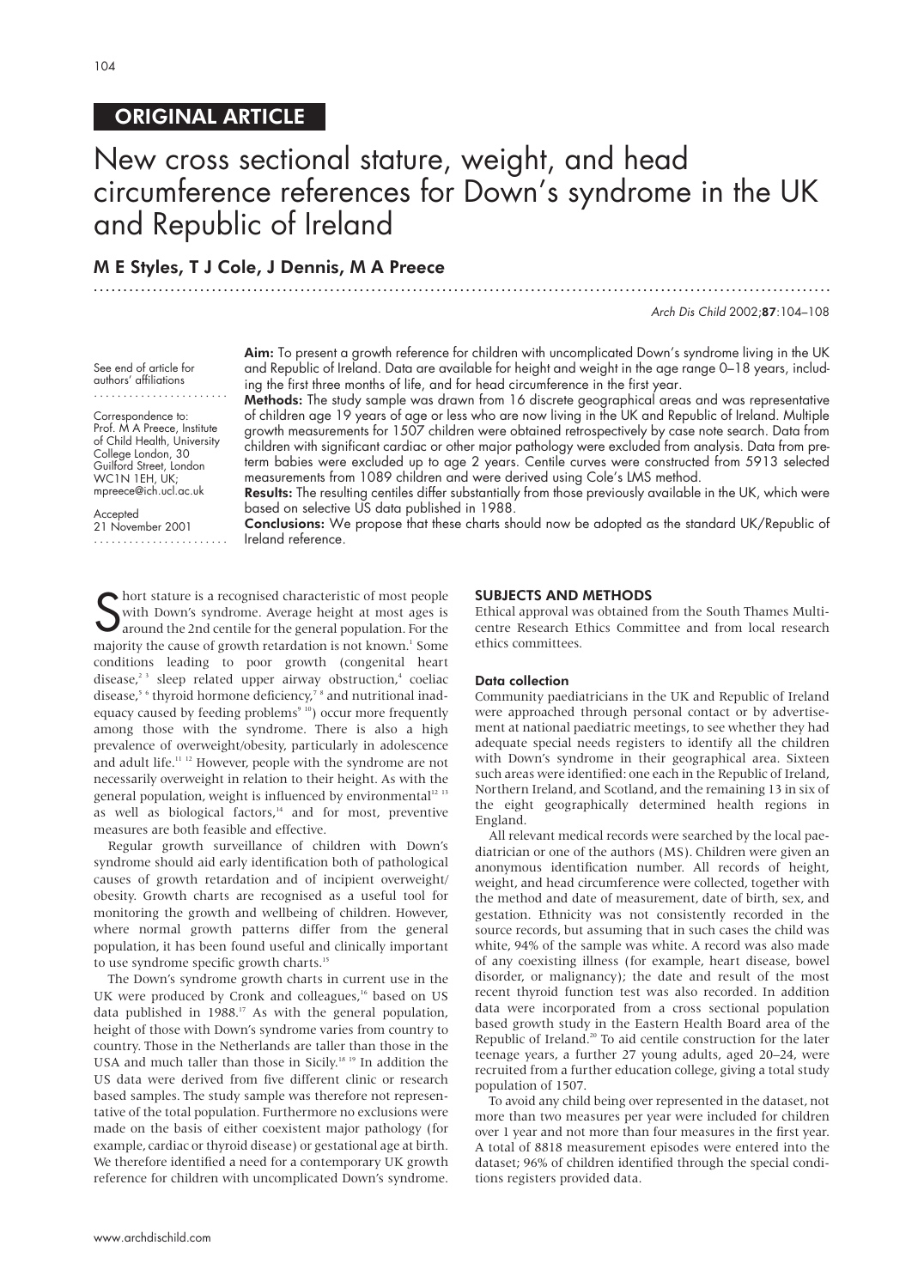| Age (y)                                    | Male           | Female         | Total          |
|--------------------------------------------|----------------|----------------|----------------|
| $\circ$                                    | 810            | 673            | 1483           |
| 1                                          | 281            | 246            | 527            |
|                                            | 269            | 246            | 515            |
| $\begin{array}{c} 2 \\ 3 \\ 4 \end{array}$ | 244            | 239            | 483            |
|                                            | 221            | 204            | 425            |
| 5                                          | 192            | 176            | 368            |
| 6                                          | 160            | 164            | 324            |
| 7                                          | 143            | 133            | 276            |
| 8                                          | 131            | 122            | 253            |
| 9                                          | 113            | 109            | 222            |
| 10                                         | 114            | 106            | 220            |
| 11                                         | 103            | 84             | 187            |
| 12                                         | 81             | 58             | 139            |
| 13                                         | 70             | 68             | 138            |
| 14                                         | 55             | 58             | 113            |
| 15                                         | 44             | 38             | 82             |
| 16                                         | 37             | 27             | 64             |
| 17                                         | 20             | 17             | 37             |
| 18                                         | 11             | 12             | 23             |
| 19                                         | 5              | $\overline{2}$ | 7              |
| 20                                         | 6              | 6              | 12             |
| 21                                         | 3              | 9              | 12             |
| 22                                         | $\overline{2}$ | $\circ$        | $\overline{2}$ |
| 24                                         | $\Omega$       | 1              | 1              |
| Total                                      | 3115           | 2798           | 5913           |

## Excluded children

Data for dead children still on the special needs register were excluded. Data from those with coexistent major pathology and/or preterm birth (less than 37 completed weeks gestation) were excluded as follows. Those with no abnormality or a small atrioventricular or ventricular septal defect, or a patent ductus arteriosus that had already closed or was asymptomatic were included in the study; those with a higher score or history of cardiac surgery were excluded. In addition children with other multiple or major pathology were excluded. Measurements for children born preterm were excluded for the first two years of life, but later measurements were included.

## Measuring techniques

Reported measuring techniques were variable over time both within and between areas. In most areas staff had been trained, including paediatricians, clinic nurses, health visitors (more frequent in the under 5s), and school nurses (more common in the over 5s). Infants were weighed naked; older children were measured without footwear in underwear or light indoor clothing.

Equipment varied between and within areas. Standard clinic equipment included regularly calibrated scales and stadiometers. Community staff often used portable equipment that was less often calibrated.

The data collected between age 1 and 5 years contained measures of both supine length and height, because the age at which children with Down's syndrome can stand unaided is extremely variable

#### Statistical analysis

Data were cleaned in several stages. Bivariate plots of height, weight, and head circumference were used to identify gross disproportion. Data points so identified were scrutinised, going back to the source data if necessary, and transcription errors corrected. If a value was deemed highly unlikely (more than 5 SDs from the mean), but if there was no evidence of a transcription error, the point was deleted. In addition, runs of individual longitudinal data were scrutinised for evidence of unlikely measurements, such as apparent loss of height, and where possible, edited.



Figure 1 Girls' Down's syndrome height chart for the UK and Republic of Ireland.

Centile curves were fitted to the data using Cole's LMS method.<sup>21</sup> Briefly, this assumes that the data can be transformed to normality by a suitable power transformation (L), and the distribution is then summarised by the median (M) and coefficient of variation (S). The values of L, M, and S are constrained to change smoothly with age, and the fitted values can be used to construct any required centile curves. Cole and colleagues<sup>21</sup> give more details.

## RESULTS

A total of 407 children were excluded because of cardiac disease or other major pathology. Of those remaining, 138 were preterm; 11 of these had no data after age 2, hence were excluded. After exclusions, the final sample consisted of 1089 children (597 boys and 492 girls). There were 5913 occasions with at least one valid measurement, providing 5681 weights, 4941 heights, and 2364 head circumferences. Table 1 gives the numbers of measurements by sex and year of age. A quarter of all measurements were in the first year of life, while there were relatively few points after 14 years of age.

Some subjects were measured on more than one occasion; one third of subjects provided just one measurement, representing 6% of all measurements. At the other extreme, 15 children each provided 20 or more measurements. The 868 subjects with between one and nine measurements provided half the total, the other half coming from the remaining 221 subjects with 10 or more measurements.

Centiles were fitted to the data using the LMS method. For height and head circumference the distribution was assumed normal; for weight there was appreciable skewness and the age varying power transformation was adjusted for it. Using these data, reference charts for girls and boys with Down's syndrome in the UK and Republic of Ireland were constructed using the nine centile curve format proposed by Cole<sup>22</sup> and used in the current UK 1990 growth reference<sup>23</sup> (figs 1, 2, and 3).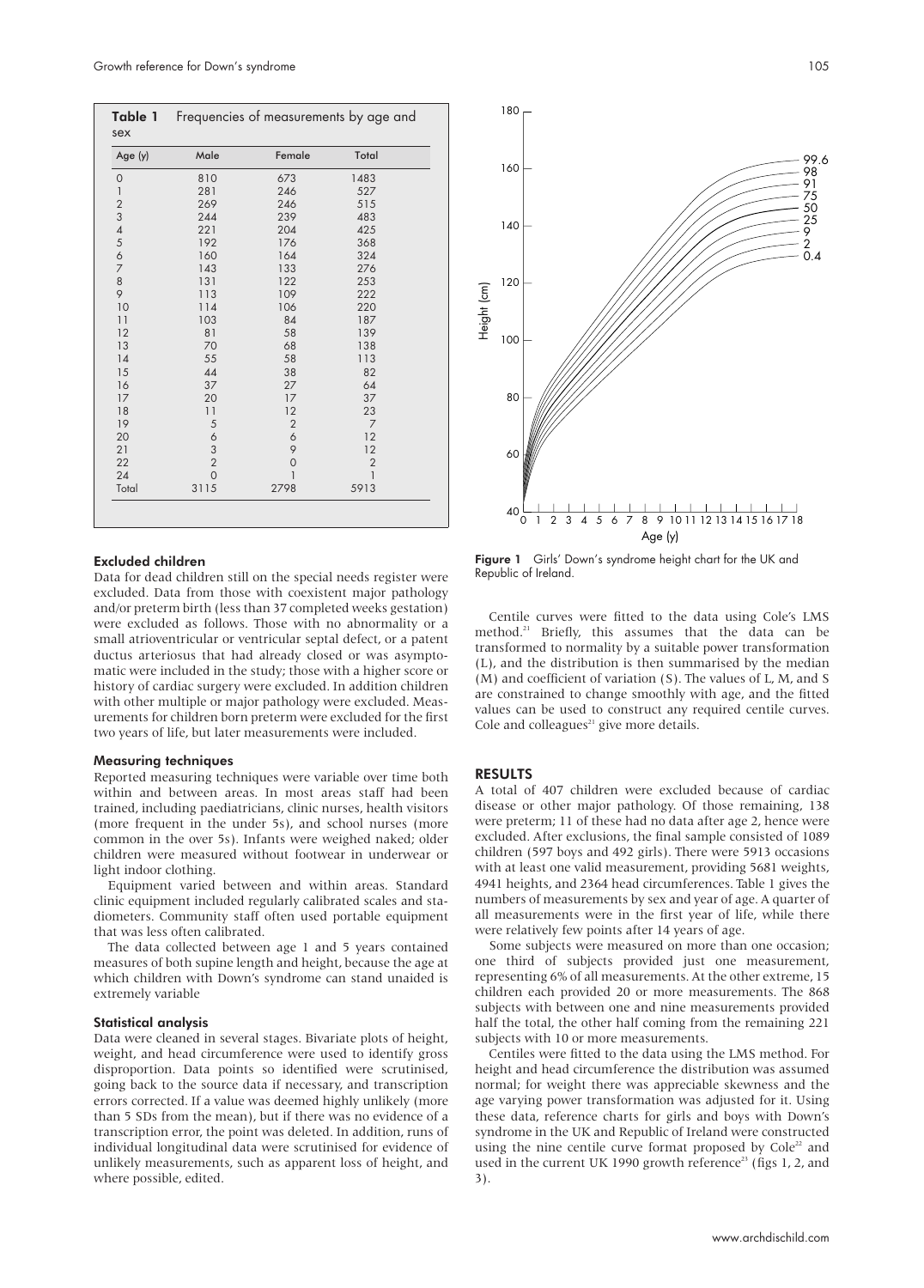

Figure 2 Boys' Down's syndrome weight chart for the UK and Republic of Ireland.



Figure 3 Girls' Down's syndrome head circumference chart for the UK and Republic of Ireland.

## **DISCUSSION**

We have produced the first growth charts relevant to children with Down's syndrome in the UK and Republic of Ireland. While not based on a dedicated sample survey we believe the distribution of the contributing centres to be broadly representative. The advantages of using retrospective data collection rather than performing a prospective study are: firstly, the short time required to collect the data; secondly, the ease of recruiting a whole population rather than a smaller selected group of volunteers; and thirdly, the low cost.

The measuring techniques, equipment used, and personnel involved varied over time, both within centres and between centres. However, the variation we recorded reflects normal practice and for this reason, and because of the large sample size, we consider that the reference is wholly applicable for use in day to day practice. We note too that Cotterill and  $\text{colle}$ egues<sup>24</sup> have shown that trained school nurses are as reliable as auxologists in assessing the height of schoolchildren.

In addition to the main child and teenage data a small number of measures were taken of young adults in order to facilitate construction of the curves in the late teenage years. Although the numbers were relatively small in later years the centile curves throughout childhood, and particularly in adolescence and early adulthood, look sensible, with the height and head circumference centiles flattening off as expected as adulthood approaches.

We believe that the curves reflect an accurate picture of the UK and Irish populations as they are and have been over the past 19 years. We do not propose that they are a standard to be achieved, particularly for weight in the older age groups where it is clear that a significant proportion of the population is obese. The tendency to overweight in late childhood and the teenage years is notable. Our data reveal that 30% of those aged 10 or more have a body mass index (BMI) greater than the 91st and 20% greater than the 98th centile for the general population. We have already mentioned that overweight is not inevitable in this population. For most, as in the general population, due attention to diet and exercise is effective in controlling overweight/obesity. We have shaded the area above the 75th weight centile in the 5–18 age range and referred the user to the UK 1990 BMI chart which we have reproduced on the front cover. We recommend that for the time being, as in the general population, those whose BMI lies above the 98th centile are significantly overweight (obese) and in need of further assessment and guidance, and those above the 91st centile are overweight and should be carefully monitored. It is likely that we will update this recommendation as we evaluate the usefulness of the charts in clinical practice.

Of those falling below the 2nd centile for height and/or weight, some will have major pathology. There is evidence that, as in the general population, those with major cardiac disease will be over represented at the lower end of the charts, as will those with other major pathology. We do not have sufficient data to construct charts for preterm babies and, as in the general population, advise that measurements for those born before 37 completed weeks gestation should not be plotted on the charts until the estimated due date is reached. Thereafter they should be charted relative to estimated due date for at least a year.

Preliminary data suggest that many babies with the syndrome do not regain birth weight until around 1 month.<sup>9</sup> This is not reflected in the charts because of their cross sectional nature. This early failure to thrive is usually a result of feeding difficulties, many of which resolve after the first few weeks. However, the possibility of major gastrointestinal pathology (duodenal narrowing, gastro-oesophageal reflux) should always be borne in mind. We further advise that from 1 month, in the absence of major pathology, babies whose weight continues to fall through the centiles should have their dietary intake monitored, as ongoing feeding difficulties and failure to thrive are not uncommon in this population.<sup>10</sup>

Individual children may show growth spurts and plateaus that are more prolonged than in the general population but which are not reflected in the reference charts. Similarly the charts suggest an absence of the pubertal growth spurt. Those with the syndrome do have an adolescent growth spurt, but it is usually less vigorous than in the general population and in some children may occur at an earlier age.<sup>25</sup> When this happens it will impose a limiting effect on final height.

Comparison with the Castlemead/US charts,<sup>16</sup> which have hitherto been the only Down's specific charts available in the UK, reveals notable differences:

• The UK height centiles map fairly closely to the US charts between 3 and 12 years, but subsequently the US centiles drift below the UK charts so that by age 17 the US 50th centile for boys is below the UK 25th and the 25th around the 5th (fig 4). Note the discontinuity in the US centiles at age 3.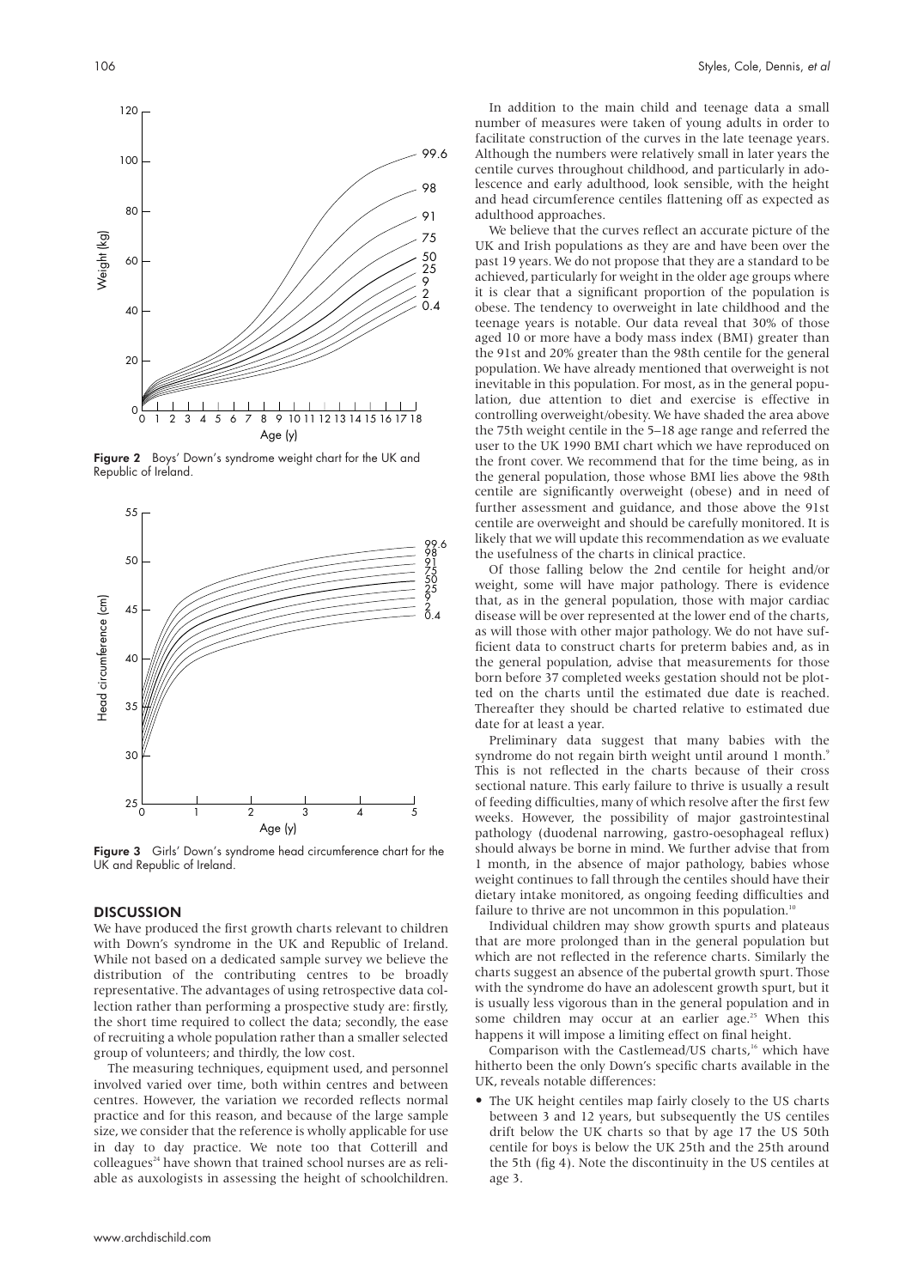

Figure 4 Boys' Down's syndrome height chart for the UK and Republic of Ireland, with the centiles of Cronk and colleagues<sup>16</sup> superimposed.

- US teenage boys thus appear shorter than their UK counterparts (and also heavier, data not shown).
- The median weights for girls are similar on the two charts, but the US charts show far greater variance before puberty and less subsequently (fig 5). The UK data thus support the widespread clinical impression of considerable overweight/ obesity in later childhood and adolescence.
- The US charts have no data for the first three months. Past this age the US and UK length centiles are similar, but the UK weight centiles are appreciably higher, reflecting the absence of preterm births and major pathology. For instance at age 1 the US 5th girls weight centile falls on the UK 0.4th, and the 25th on the 5th. The boys are similar. This means that if the US charts are used to assess babies with uncomplicated Down's syndrome, an appreciable number of those with failure to thrive (see above) will remain undiagnosed.

The charts based on these data are printed for clinic (A4) and parental (A5, Personal Child Health Record format) use in the 9 centile format proposed by Cole.<sup>22</sup> Following consultation with parents and doctors, the 0.4th, 50th, and 99.6th centiles from the 1990 UK growth reference are overprinted on the A4 charts to facilitate comparison with children without Down's syndrome.

## Conclusion

We present for the first time centile charts for weight, height, and head circumference appropriate for children with Down's syndrome living now in the UK and Republic of Ireland. Those with the syndrome show different biologically determined patterns of growth from the general population; in addition, a range of both major and minor pathologies may further compromise growth. Growth surveillance throughout childhood will aid in the early identification of a range of pathologies and in the prevention of overweight and obesity, and can be best achieved by using syndrome specific charts. The charts presented here are more informative and accurate than the earlier US charts currently in use in the UK and Republic of Ireland. Differences throughout the age range have significant



**Figure 5** Girls' Down's syndrome weight chart for the UK and Republic of Ireland, with the centiles of Cronk and colleagues $^{16}$ superimposed.

clinical implications. We therefore urge that use of the US charts should now be discontinued and recommend that the new charts are adopted as the standard reference for these two countries. The charts are published in A4 format for clinic use and in A5 format for use within the Parent Held Personal Child Health Record. They are therefore available for use in everyday clinical practice.

## ACKNOWLEDGEMENTS

We would like to thank the Down's Syndrome Medical Interest Group for initiating this project and for support throughout, and the many community paediatricians who were involved in the time consuming task of data collection. We are also grateful to Tam Fry and the Child Growth Foundation for support, encouragement, and for covering travel expenses (MS), and John Short and his team at Harlow Printing for steering through the final production of the charts. Copies of the A4 charts and the PCHR inserts are available from Harlow Printing, Maxwell Street, South Shields, Tyne and Wear NE33 4PU, UK.

## .....................

## Authors' affiliations

M E Styles, Sussex Weald and Downs NHS Trust, Chichester, UK T J Cole, M A Preece, Institute of Child Health, University College London, UK

J Dennis, Down's Syndrome Medical Interest Group

## REFERENCES

- 1 McCoy EE. Growth patterns in Down's syndrome. In: Lott IT, McCoy EE, eds. Down syndrome: advances in medical care. New York: Wiley-Liss, Inc., 1992.
- 2 Cronk CE. Growth of children with Down's syndrome: birth to age 3 years. Pediatrics 1978;61:564–8.
- 3 Greenwood RD, Nadas AS. The clinical course of cardiac disease in Down's syndrome. Pediatrics 1976;58:893-7
- 4 Stebbens VA, Samuels MP, Southall DP, et al. Sleep related upper airway obstruction in a cohort with Down's syndrome. Arch Dis Child 1991;66:1333–8.
- 5 Jansson J, Johansson C. Down syndrome and celiac disease. J Pediatr Gastr Nutr 1995;21:443–5.
- 6 Csizmadia CGDS, Mearin ML, Oren A, et al. Accuracy and cost-effectiveness of a new strategy to screen for celiac disease in children with Down syndrome. J Pediatr 2000;137:756–61.
- 7 Karlsson B, Gustafsson J, Hedov G, et al. Thyroid dysfunction in Down's syndrome: relation to age and thyroid autoimmunity. Arch Dis Child 1998;79:242–5.
- 8 Sharav T, Collins RM, Baab PJ. Growth studies in infants and children with Down's syndrome and elevated levels of thyrotropin. Am J Dis Child 1988;142:1302–6.
- 9 Chilvers M. Time for children with Down's syndrome to regain birth weight. Nottingham audit findings presented at DSMIG meeting, September 1997.